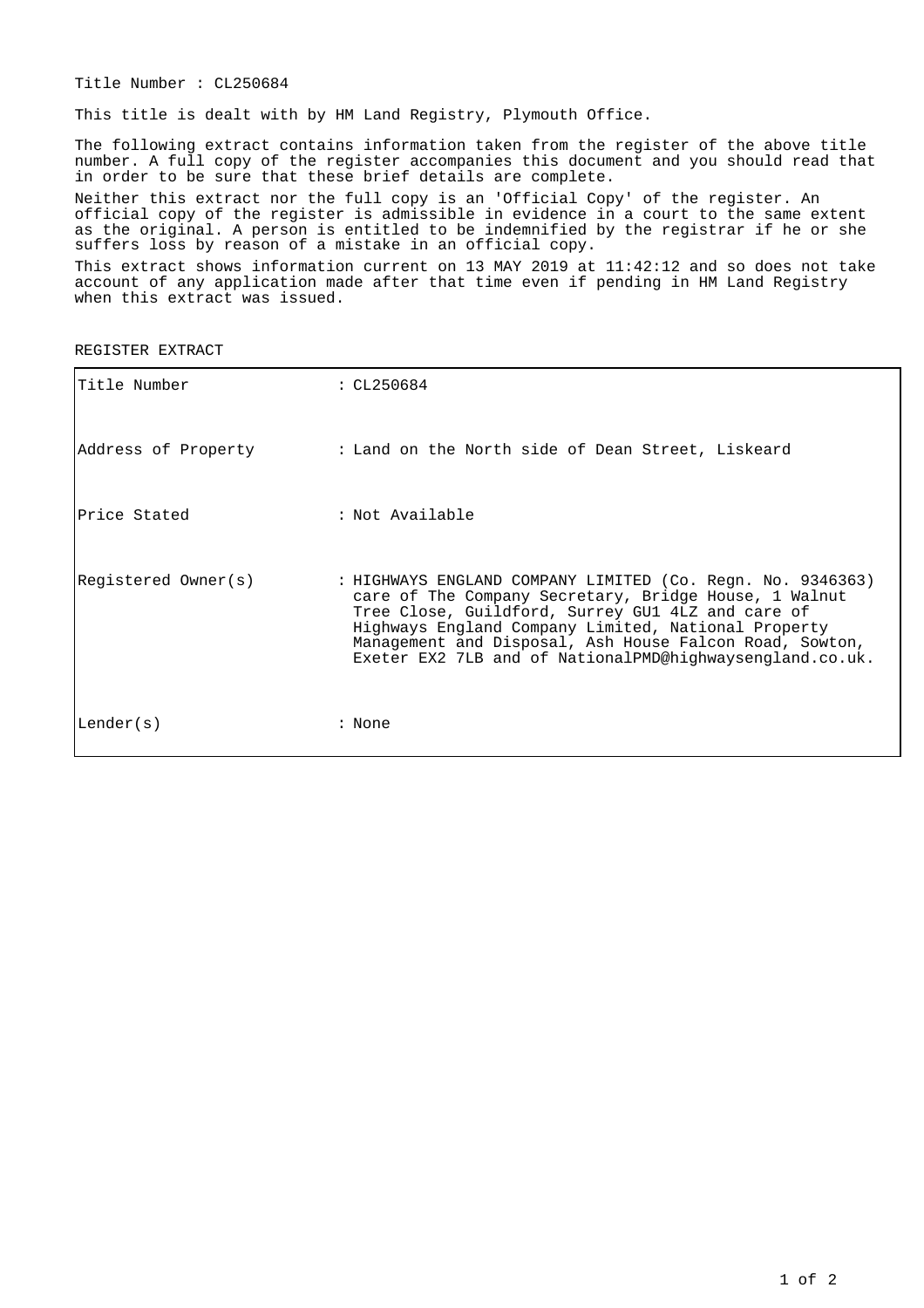#### Title number CL250684

This is a copy of the register of the title number set out immediately below, showing the entries in the register on 13 MAY 2019 at 11:42:12. This copy does not take account of any application made after that time even if still pending in HM Land Registry when this copy was issued.

This copy is not an 'Official Copy' of the register. An official copy of the register is admissible in evidence in a court to the same extent as the original. A person is entitled to be indemnified by the registrar if he or she suffers loss by reason of a mistake in an official copy. If you want to obtain an official copy, the HM Land Registry web site explains how to do this.

### A: Property Register

This register describes the land and estate comprised in the title.

CORNWALL

1 (26.06.2008) The Freehold land shown edged with red on the plan of the above title filed at the Registry and being Land on the North side of Dean Street, Liskeard.

## B: Proprietorship Register

This register specifies the class of title and identifies the owner. It contains any entries that affect the right of disposal.

#### Title absolute

1 (20.08.2015) PROPRIETOR: HIGHWAYS ENGLAND COMPANY LIMITED (Co. Regn. No. 9346363) care of The Company Secretary, Bridge House, 1 Walnut Tree Close, Guildford, Surrey GU1 4LZ and care of Highways England Company Limited, National Property Management and Disposal, Ash House Falcon Road, Sowton, Exeter EX2 7LB and of NationalPMD@highwaysengland.co.uk.

End of register